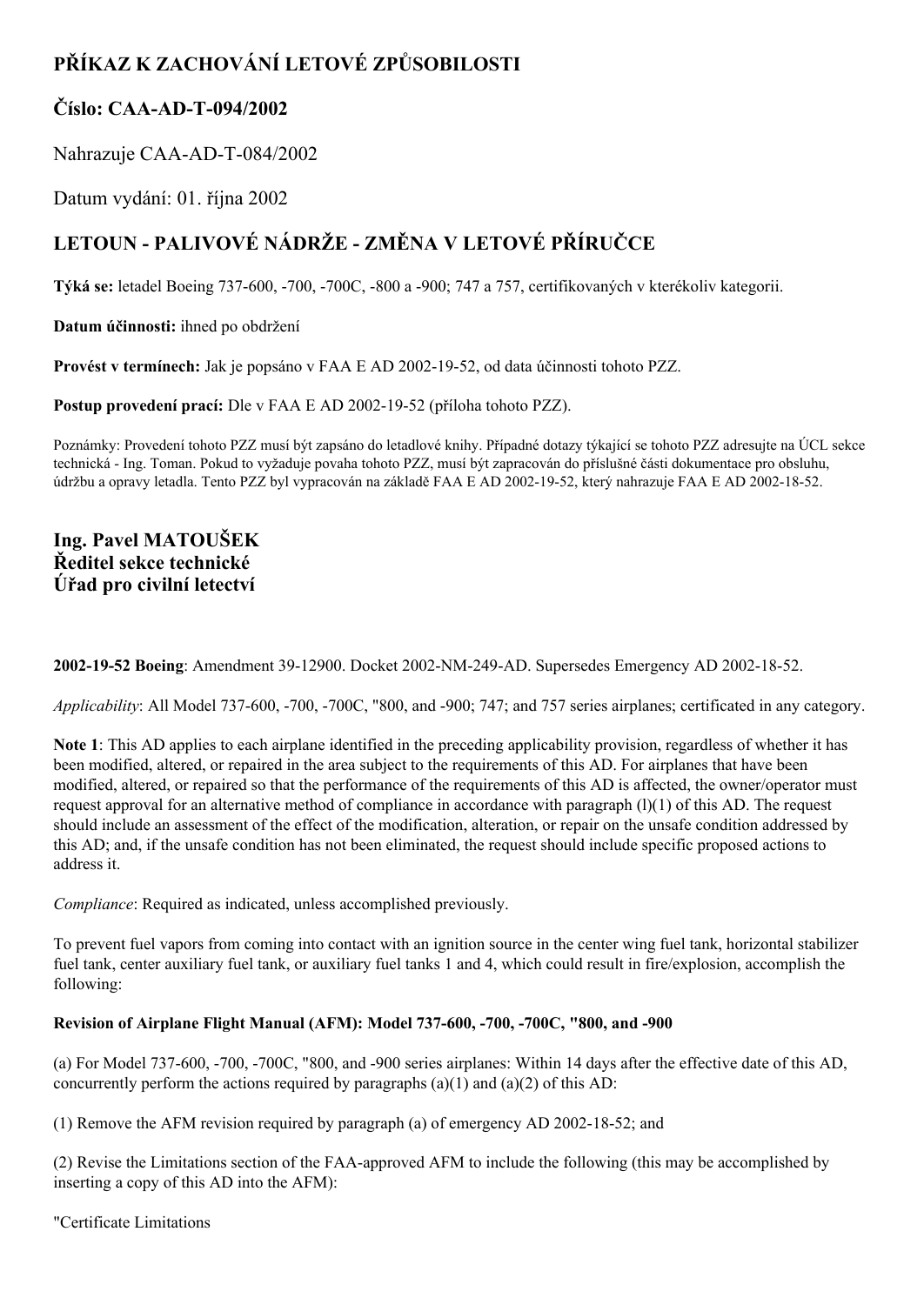The center tank fuel pumps must be OFF for takeoff if center tank fuel is less than 5,000 pounds (2,300 kilograms) with the airplane readied for initial taxi.

Both center tank fuel pump switches must be selected OFF when center tank fuel quantity reaches approximately 1,000 pounds (500 kilograms) during climb and cruise or 3,000 pounds (1,400 kilograms) during descent and landing. The fuel pumps must be positioned OFF at the first indication of fuel pump low pressure.

The CWT fuel quantity indication system must be operative to dispatch with CWT mission fuel.

Note

The CONFIG indicator will annunciate when center tank fuel exceeds 1,600 pounds (800 kilograms) and the center tank fuel pump switches are OFF. Do not accomplish the CONFIG non-normal procedure prior to or during takeoff with less than 5,000 pounds (2,300 kilograms) of center tank fuel or during descent and landing with less than 3,000 pounds (1,400 kilograms) of center tank fuel.

# Note

In a low fuel situation, both center tank pumps may be selected ON and all center tank fuel may be used. If the main tanks are not full, the zero fuel gross weight of the airplane plus the weight of center tank fuel may exceed the maximum zero fuel gross weight by up to 5,000 pounds (2,300 kilograms) for takeoff, climb and cruise and up to 3,000 pounds (1,400 kilograms) for descent and landing, provided that the effects of balance (CG) have been considered.

If a center tank fuel pump fails with fuel in the center tank, accomplish the FUEL PUMP LOW PRESSURE non-normal procedure.

When defueling center or main wing tanks, the Fuel Pump Low Pressure indication lights must be monitored and the fuel pumps positioned to OFF at the first indication of fuel pump low pressure. Defueling with passengers on board is prohibited.

The limitations contained in this AD supersede any conflicting basic airplane flight manual limitations."

# **AFM Revision: Model 747100, 200B, 200F, 200C, 100B, 300, 100B SUD, 747SR, and 747SP**

(b) For Model 747100, 200B, 200F, 200C, 100B, 300, 100B SUD, 747SR, and 747SP series airplanes: Within 14 days after the effective date of this AD, concurrently perform the actions required by paragraphs (b)(1) and (b)(2) of this AD:

(1) Remove the AFM revision required by paragraph (b) of emergency AD 20021852; and

(2) Revise the Limitations section of the FAAapproved AFM to include the following (this may be accomplished by inserting a copy of the AD into this AFM):

# "Certificate Limitations

Fueling and use of the center auxiliary fuel tank and auxiliary fuel tanks 1 and 4 (if installed) is prohibited.

The center wing tank (CWT) must contain a minimum of 17,000 pounds (7,700 kilograms) of fuel prior to engine start, if the CWT override/jettison pumps are to be selected ON during flight.

The CWT fuel quantity indication system must be operative to dispatch with CWT mission fuel.

Both CWT override/jettison pump switches must be selected OFF at or before the CWT fuel quantity reaches 7,000 pounds (3,200 kilograms), if the CWT fuel quantity is less than 50,000 pounds (22,700 kilograms) prior to engine start. The CWT override pumps may be selected ON during stabilized cruise conditions. Both CWT override/jettison pump switches must be selected OFF at or before the CWT fuel quantity reaches 3,000 pounds (1,400 kilograms).

Both CWT override/jettison pump switches must be selected OFF at or before the CWT fuel quantity reaches 3,000 pounds (1,400 kilograms), if the CWT fuel quantity is greater than or equal to 50,000 pounds (22,700 kilograms) prior to engine start.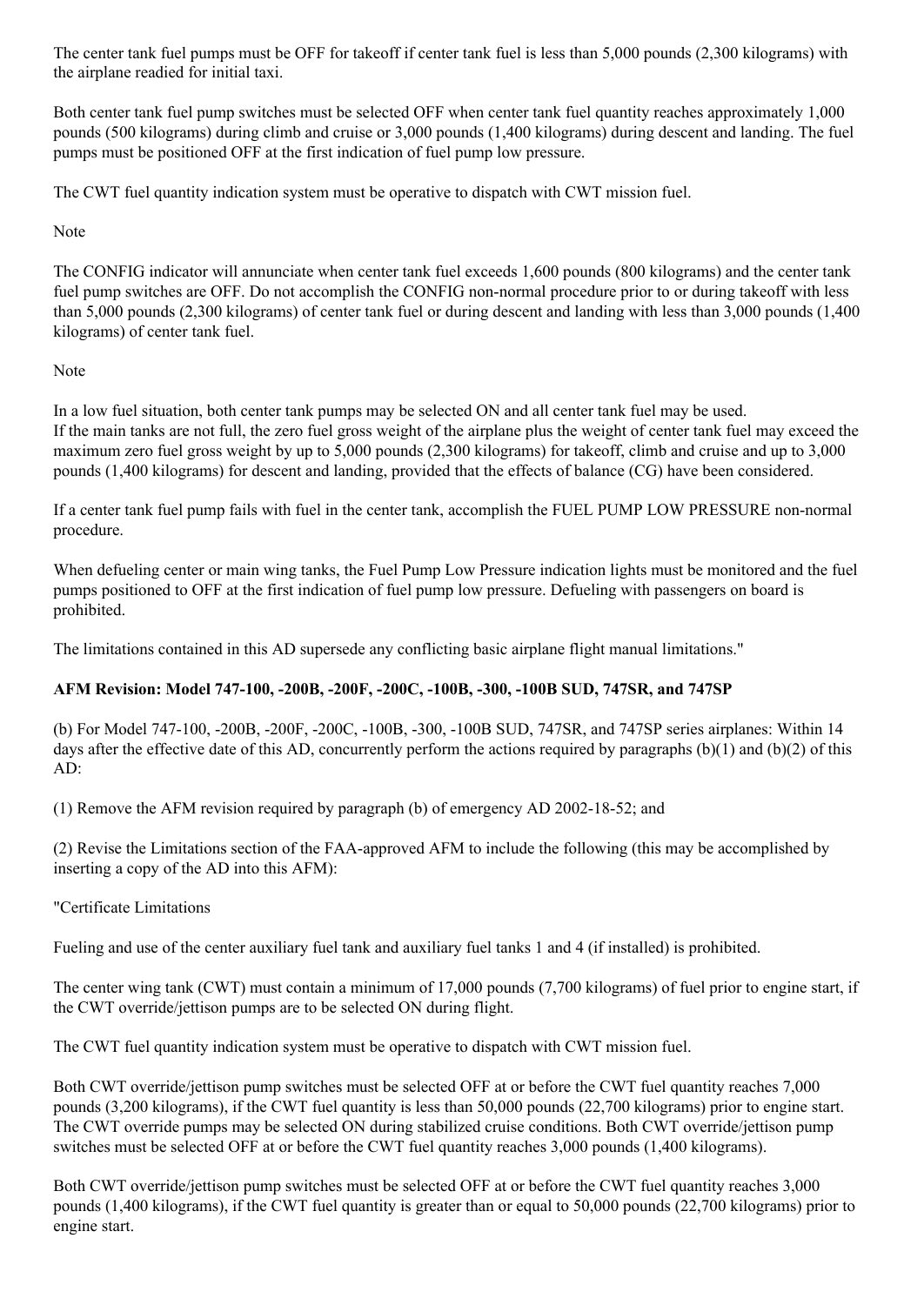Both CWT override/jettison pumps must be selected OFF when either CWT override/jettison fuel pump low pressure light illuminates.

Warning

Do not reset a tripped fuel pump circuit breaker.

Warning

Do not cycle the CWT pump switches from ON to OFF to ON with any continuous low pressure indication present.

Note

The CWT may be emptied normally in an emergency fuel jettison.

Note

In a low fuel situation, both CWT override/jettison pumps may be selected ON and all CWT fuel may be used.

If a center wing tank pump fails with fuel in the center tank, shut off the affected fuel pump.

If the main tanks are not full, the zero fuel gross weight of the airplane plus the weight of CWT tank fuel may exceed the maximum zero fuel gross weight by up to 7,000 pounds (3,200 kilograms) for takeoff, climb, cruise, descent, and landing, provided that the effects of balance (CG) have been considered.

When defueling center or main wing tanks, the Fuel Pump Low Pressure indication lights must be monitored and the fuel pumps positioned to OFF at the first indication of fuel pump low pressure. Defueling with passengers on board is prohibited.

The limitations contained in this AD supersede any conflicting basic airplane flight manual limitations."

# **AFM Revision: Model 747400, 400D, and 400F**

(c) For Model 747400, 400D, and 400F series airplanes: Within 14 days after the effective date of this AD, concurrently perform the actions required by paragraphs  $(c)(1)$  and  $(c)(2)$  of this AD:

(1) Remove the AFM revision required by paragraph (c) of emergency AD 2002-18-52; and

(2) Revise the Limitations section of the FAAapproved AFM to include the following (this may be accomplished by inserting a copy of the AD into this AFM):

"Certificate Limitations

Fueling and use of the horizontal stabilizer tank (if installed) is prohibited if a placard prohibiting its use is installed.

The center wing tank (CWT) must contain a minimum of 17,000 pounds (7,700 kilograms) prior to engine start, if the CWT override/ jettison pumps are to be selected ON during flight.

The CWT fuel quantity indication system must be operative to dispatch with CWT mission fuel.

Both CWT override/jettison pump switches must be selected OFF at or before CWT fuel quantity reaches 7,000 pounds (3,200 kilograms), if CWT fuel quantity is less than 50,000 pounds (22,700 kilograms) prior to engine start. The CWT override pumps may be selected ON during stabilized cruise conditions. Both CWT override/jettison pump switches must be selected OFF at or before the CWT fuel quantity reaches 3,000 pounds (1,400 kilograms).

Note

With CWT override/jettison pumps selected OFF and CWT fuel quantity greater than 6,000 pounds (2,800 kilograms), the FUEL OVRD CTR L & R EICAS messages will be displayed. Do not accomplish the associated non-normal procedure.

Both CWT override/jettison pump switches must be selected OFF at or before CWT fuel quantity reaches 3,000 pounds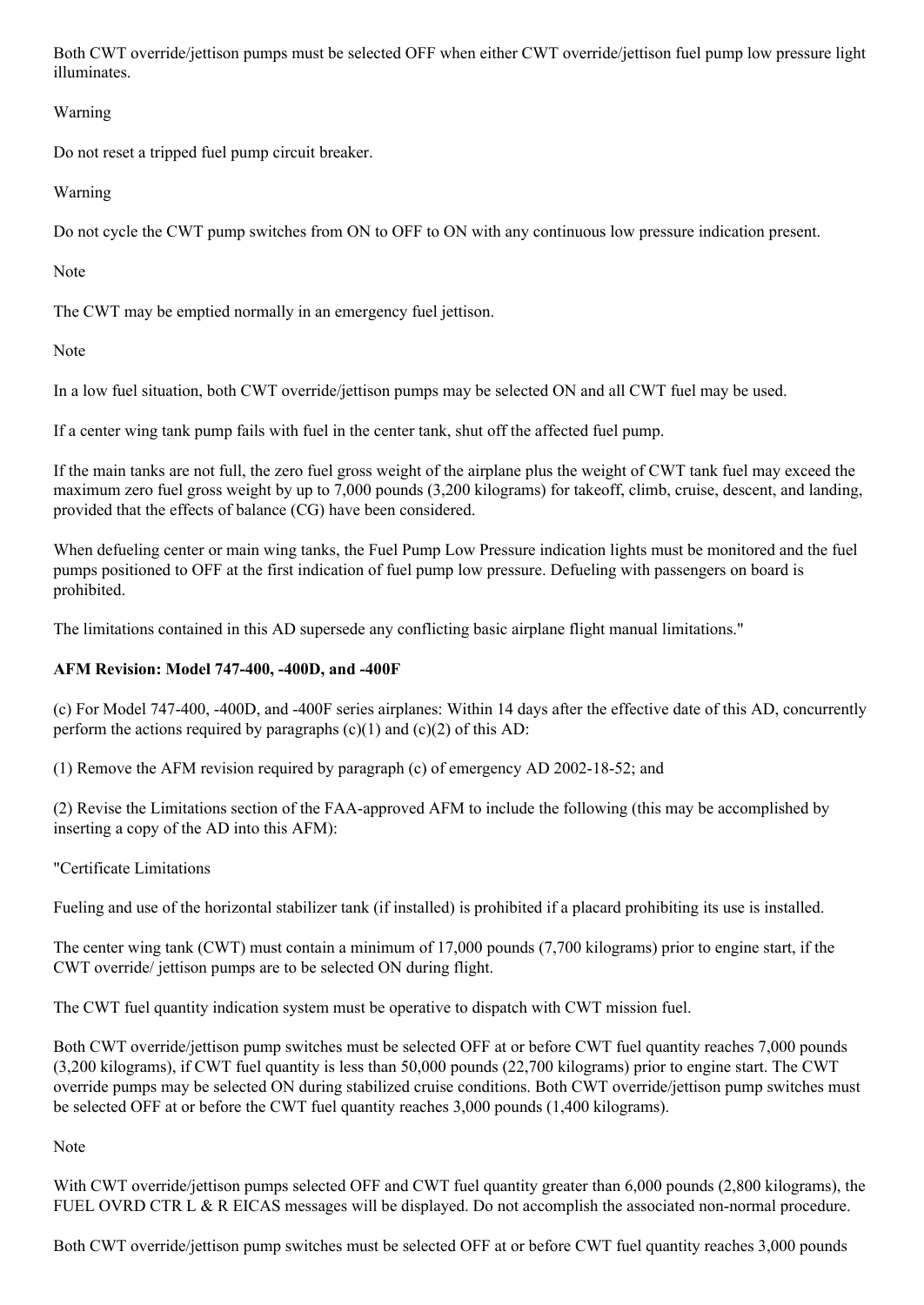(1,400 kilograms), if CWT fuel quantity is greater than or equal to 50,000 pounds (22,700 kilograms) prior to engine start.

Both CWT override/jettison pumps must be selected OFF when either CWT override/jettison fuel pump low pressure light illuminates.

# Warning

Do not reset a tripped fuel pump circuit breaker.

#### Warning

Do not cycle CWT override/jettison pump switches from ON to OFF to ON with any continuous low pressure indication present.

#### Note

The center wing tank may be emptied normally during an emergency fuel jettison.

#### Note

In a low fuel situation, both CWT override/jettison pumps may be selected ON and all CWT fuel may be used.

If a center wing tank pump fails with fuel in the center tank, accomplish the FUEL OVRD CTR L, R non-normal procedure.

If the main tanks are not full, the zero fuel gross weight of the airplane plus the weight of CWT tank fuel may exceed the maximum zero fuel gross weight by up to 7,000 pounds (3,200 kilograms) for takeoff, climb, cruise, descent, and landing, provided that the effects of balance (CG) have been considered.

When defueling any fuel tanks, the Fuel Pump Low Pressure indication lights must be monitored and the fuel pumps positioned to OFF at the first indication of fuel pump low pressure. Defueling with passengers on board is prohibited.

The limitations contained in this AD supersede any conflicting basic airplane flight manual limitations."

# **AFM Revision: Model 757**

(d) For Model 757 series airplanes: Within 14 days after the effective date of this AD, concurrently perform the actions required by paragraphs  $(d)(1)$  and  $(d)(2)$  of this AD:

(1) Remove the AFM revision required by paragraph (d) of emergency AD 2002-18-52; and

(2) Revise the Limitations section of the FAAapproved AFM to include the following (this may be accomplished by inserting a copy of the AD into this AFM):

# "Certificate Limitations

The center tank fuel pumps must be OFF for takeoff if center tank fuel is less than 5,000 pounds (2,300 kilograms) with the airplane readied for initial taxi.

Both center tank fuel pump switches must be selected OFF when center tank fuel quantity reaches approximately 1,000 pounds (500 kilograms) during climb, cruise, or descent. The center tank fuel pumps must be positioned OFF at the first indication of fuel pump low pressure.

The CWT fuel quantity indication system must be operative to dispatch with CWT mission fuel.

Warning

Do not reset a tripped fuel pump circuit breaker.

Note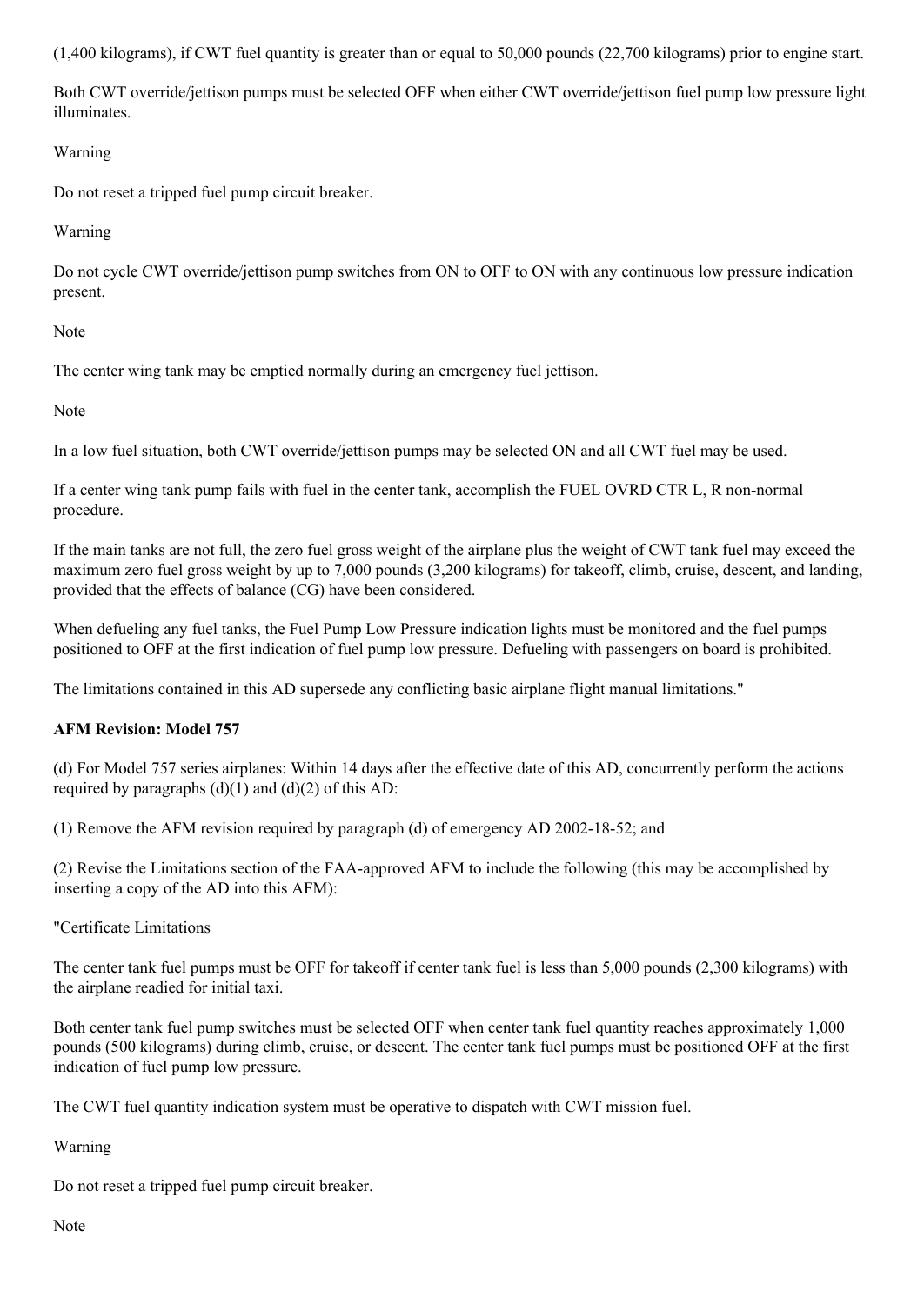The FUEL CONFIG light will illuminate when there is fuel in the center tank that exceeds 1,200 pounds (600 kilograms) and the center tank fuel pump switches are OFF. Do not accomplish the associated nonnormal procedure prior to or during takeoff with less than 5,000 pounds (2,300 kilograms) of center tank fuel, unless there is an imbalance between main tanks or fuel is low in either main tank. After canceling the FUEL CONFIG light, monitor fuel quantity indications and accomplish the appropriate non-normal procedure if a main tank imbalance or main tank low fuel quantity occurs.

#### Note

In a low fuel situation, both center tank pumps may be selected ON and all center tank fuel may be used.

If the main tanks are not full, the zero fuel gross weight of the airplane plus the weight of center tank fuel may exceed the maximum zero fuel gross weight by up to 5,000 pounds (2,300 kilograms) for takeoff, climb, cruise, descent, and landing, provided that the effects of balance (CG) have been considered.

If a center tank fuel pump fails or indicates low pressure with fuel in the center tank, accomplish the FUEL PUMP nonnormal procedure.

When defueling center or main wing tanks, the Fuel Pump Low Pressure indication lights must be monitored and the fuel pumps positioned to OFF at the first indication of fuel pump low pressure. Defueling with passengers on board is prohibited.

The limitations contained in this AD supersede any conflicting basic airplane flight manual limitations."

# **Placard Installation**

(e) For all airplanes: Within 14 days after the effective date of this AD, install a placard that reads as follows (alternative placard wording may be used if approved by an appropriate FAA Principal Operations Inspector):

"AD 2002-19-52 fuel usage restrictions required."

(1) For Model 747100, 200B, 200F, 200C, 100B, 300, 100B SUD, 747SR, and 747SP series airplanes: Install the placard on or adjacent to the flight engineer's fuel control panel.

(2) For all other airplanes: Install the placard adjacent to each pilot's primary flight display.

(f) For Model 747400, 400D, and 400F series airplanes on which a horizontal stabilizer tank is installed: Within 14 days after the effective date of this AD, install a placard adjacent to each pilot's primary flight display that reads as follows (alternative placard wording may be used if approved by an appropriate FAA Principal Operations Inspector):

"Use of horizontal stabilizer tank is prohibited."

#### **Terminating Actions**

(g) For all airplanes: If all fuel pumps for the center wing tank, horizontal stabilizer tank, center auxiliary tanks, and auxiliary fuel tanks 1 and 4 on an airplane have been inspected using X-ray methods, and the wire bundle is properly routed in the pump since the most recent assembly of the end cap and motor-impeller housing--whether in manufacturing, after maintenance or inspection, or after overhaul-in accordance with the applicable service bulletin identified in Table 1 of this AD, the applicable AFM revision and placard required by paragraphs (a), (b), (c), (d), and (e) of this AD may be removed. Table 1 follows:

| For--                                           | Use the following service bulletin-                                       |  |
|-------------------------------------------------|---------------------------------------------------------------------------|--|
| Model 737 series airplanes                      | Boeing Alert Service Bulletin 737-28A1197, dated September 23,<br> 2002.  |  |
| Model 747 series airplanes                      | Boeing Alert Service Bulletin 747- 28A2248, dated September 23,<br> 2002. |  |
| Model 757-200, -200PF, -200CB series airplanes. | Boeing Alert Service Bulletin 757-28A0070, dated September 23,<br> 2002.  |  |
| Model 757-300 series airplanes.                 | Boeing Alert Service Bulletin 757-28A0071, dated September 23,<br> 2002.  |  |

Table 1.--Service Bulletins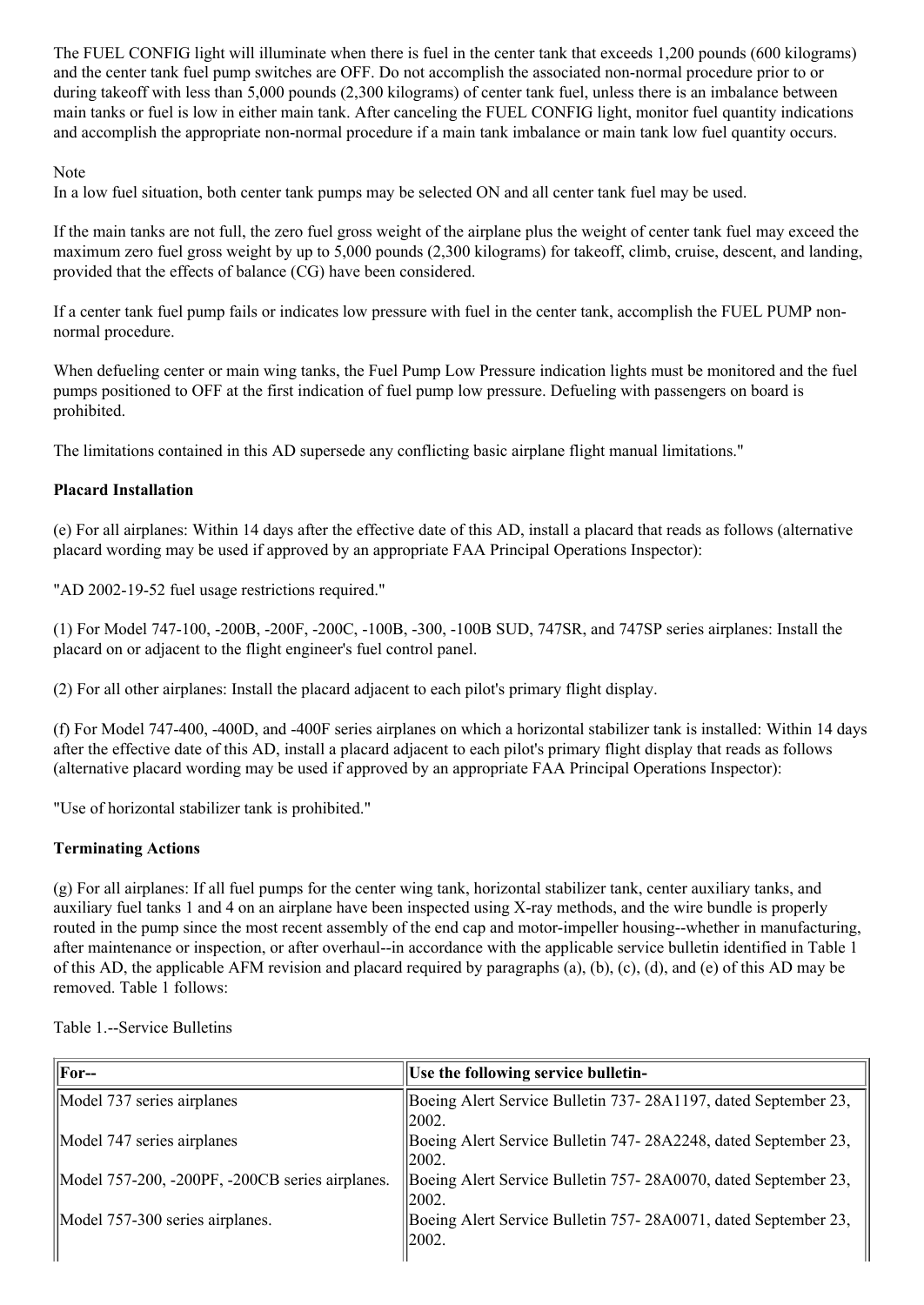| $\parallel$ All airplanes | Crane Hydro-Aire Service Bulletin Crane Hydro-Aire Motor-       |  |
|---------------------------|-----------------------------------------------------------------|--|
|                           | Impeller-28-01, including Appendix A, dated September 17, 2002. |  |

(h) For Model 747400, 400D, 400F series airplanes: If both horizontal stabilizer tank pumps have been inspected using X-ray methods to ensure that the wire bundle is properly routed in the pump since the most recent assembly of the end cap and motor- impeller housing--whether in manufacturing, after maintenance or inspection, or after overhaul--in accordance with Boeing Alert Service Bulletin 747-28A2248, dated September 23, 2002, and Crane Hydro-Aire Service Bulletin Crane Hydro-Aire Motor-Impeller-28-01, including Appendix A, dated September 17, 2002, the placard required by paragraph (f) of this AD is not required.

#### **Part Installation**

(i) Within 4 days after receipt of emergency AD 20021852, no person may install on any airplane a fuel pump having a part number contained in Table 2 of this AD, unless the pump has been inspected to ensure that the wire bundle is properly routed in the pump since the most recent assembly of the end cap and motor-impeller housing-- whether in manufacturing, after maintenance or inspection, or after overhaul-in accordance with the applicable service bulletin identified in Table 1 of this AD. Table 2 follows:

| Airplane                                          | <b>Hydro-Aire Part No.</b> | <b>Boeing Part No.</b> |
|---------------------------------------------------|----------------------------|------------------------|
| Model 737-600, -700, -700C, -800, and 60-989100-4 |                            | 60B89004-14            |
| - 900 series airplanes.                           | $ 60-755100-4$             | 60B92404-8             |
| Model 747-100, -200B, -200F, -200C,               | $\parallel$ 60-72301-4     | 60B92603-418           |
| SR,                                               | $ 60-75501-4 $             | 60B92404-403           |
| SP, -100B, -300, -100B SUD, 747SR,                | 60-75503-4                 | 60B92404-404           |
| and 747SP series airplanes.                       | $ 60-755100-4 $            | 60B92404-8             |
|                                                   | $ 60-72101-4 $             | 60B92603-26            |
|                                                   | 160-98976-4                | 60B89004-15            |
| Model 747-400, -400D, and -400F                   | 60-98976-4                 | 60B89004-15            |
| series                                            | $ 60-72101-4 $             | $ 60B92603-26$         |
| airplanes.                                        |                            |                        |
| Model 757 series airplanes                        | 60-989100-4                | 60B89004-14            |
|                                                   | $ 60-755100-4 $            | 60B92404-8             |

#### **Table 2.Fleets and Part Numbers for Discrepant Fuel Pumps**

(j) As of 14 days after the effective date of this AD, no person may install on any airplane, in any pump position, a fuel pump motor-impeller assembly having any part number unless the assembly has been inspected since the most recent assembly of the end cap motor-impeller housing--whether in manufacturing, after maintenance or inspection, or after overhaul--using X-ray methods to ensure that the wire bundle is properly routed in the pump in accordance with the applicable service bulletin listed in Table 1 of this AD.

(k) Inspection of a pump by Crane Hydro-Aire before the effective date of this AD is considered equivalent to an inspection performed in accordance with Crane Hydro-Aire Service Bulletin Crane Hydro-Aire Motor-Impeller-28-01, including Appendix A, dated September 17, 2002.

# **Alternative Methods of Compliance**

(l)(1) An alternative method of compliance or adjustment of the compliance time that provides an acceptable level of safety may be used if approved by the Manager, Seattle Aircraft Certification Office (ACO), FAA. Operators shall submit their requests through an appropriate FAA Principal Maintenance and/or Operations Inspector, who may add comments and then send it to the Manager, Seattle ACO.

(2) Alternative methods of compliance, approved previously in accordance with AD 2002-18-52 are approved as alternative methods of compliance with paragraphs (a), (b), (c), and (d) of this AD.

**Note 2**: Information concerning the existence of approved alternative methods of compliance with this AD, if any, may be